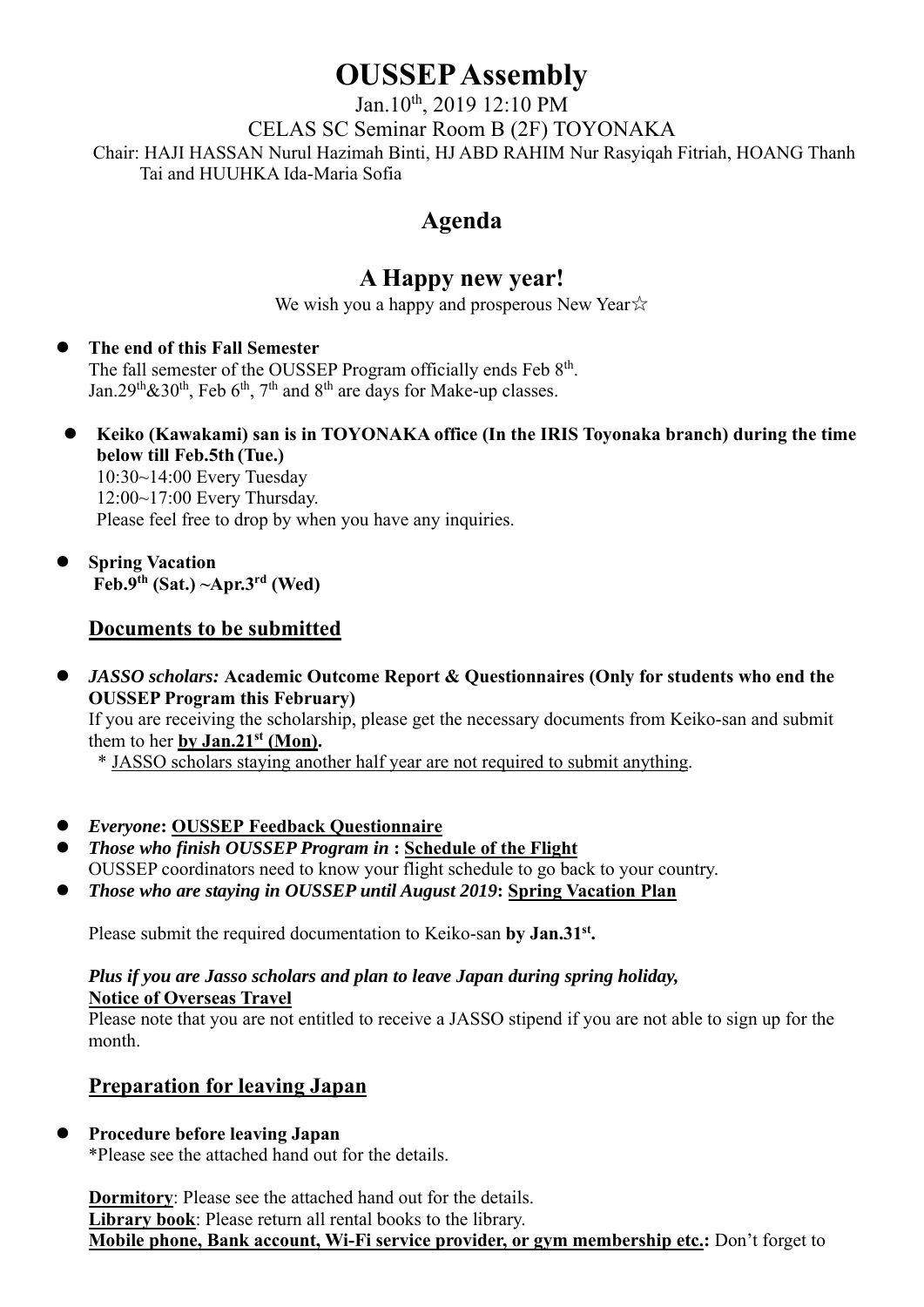cancel them.

#### **At the city hall**

**Within 2 weeks from the date you leave Japan**, you are supposed to go to **the city hall** to do the following things. **(See the attached documents for details.)** 

#### ① **Notification of moving out**

#### ② **Termination of National Health Insurance (NHI) program**

**Residence card**: Please see the attached hand out for the details.

#### **Bicycle**

If you give your bike to someone, please refer to the following URL regarding anti-theft registration you have to cancel and a new owner has to register.

http://www.osaka-u.ac.jp/en/guide/campus/campus\_prep/registration\_bicycle

## **OUSSEP Events**

**OUSSEP Farewell Party on Jan. 30<sup>th</sup> (Wed), 2019 from 17:00~18:30 at Takumi restaurant (SUITA)** 

67 OUSSEP students will leave Osaka University after this semester in Feb.

In addition, Keiko san is leaving in early March.

We will have a farewell party for OUSSEP students at Restaurant "Takumi" (Suita campus) on Jan. 30th (Wed) from 17:00, inviting lecturers of International Exchange subjects.

We want to figure out rough number of participants. If you are thinking of attending, let Keiko san know by January 18th (Fri).

In addition, we are seeking a student who can say a few words on behalf of OUSSEP students during the party, or any performance. Any volunteer?

# **Other Events**

**New Year Party (By Host Family Group AMIGOS & IRIS) on Jan. 17th (Thu) 2019** 

Host Family Group AMIGOS & IRIS will hold a New Year party on Jan. 17th (Thu.) at 17:00~19:00 at Room 5&6 of IC Hall.

There is Game, Dance Music, and food & drink (Japanese, Western, Halalfood, desserts and Alcohol) will be provided in the buffet style.

If you want to join, please send an email to iris@ciee.osaka-u.ac.jp with the title of "①your name ② Nationality ③Faculty or visit IRIS or CIEE branches **by 11th Jan. 2019**. **It costs 500 JPY.** 

**Try Green tea by SUITA B.S.P on January 15th**

Date & Time: January 15th 12:00~13:30 Venue: Suita IRIS Fee:200 JPY Application: Please send an email to  $iris@cice. osaka-u.ac.jp$  with  $\Box$ your name  $\Box$ Faculty $\Box$ Nationality \*Osaka University Student only E-mail subject line: Tea Ceremony \*Only first 10 people

#### **BSP Events**

• Jan.22<sup>nd</sup> (Tue) 12:30 Kakizome Party (Japanese calligraphy)Fee: 50 JPY @SUITA IRIS